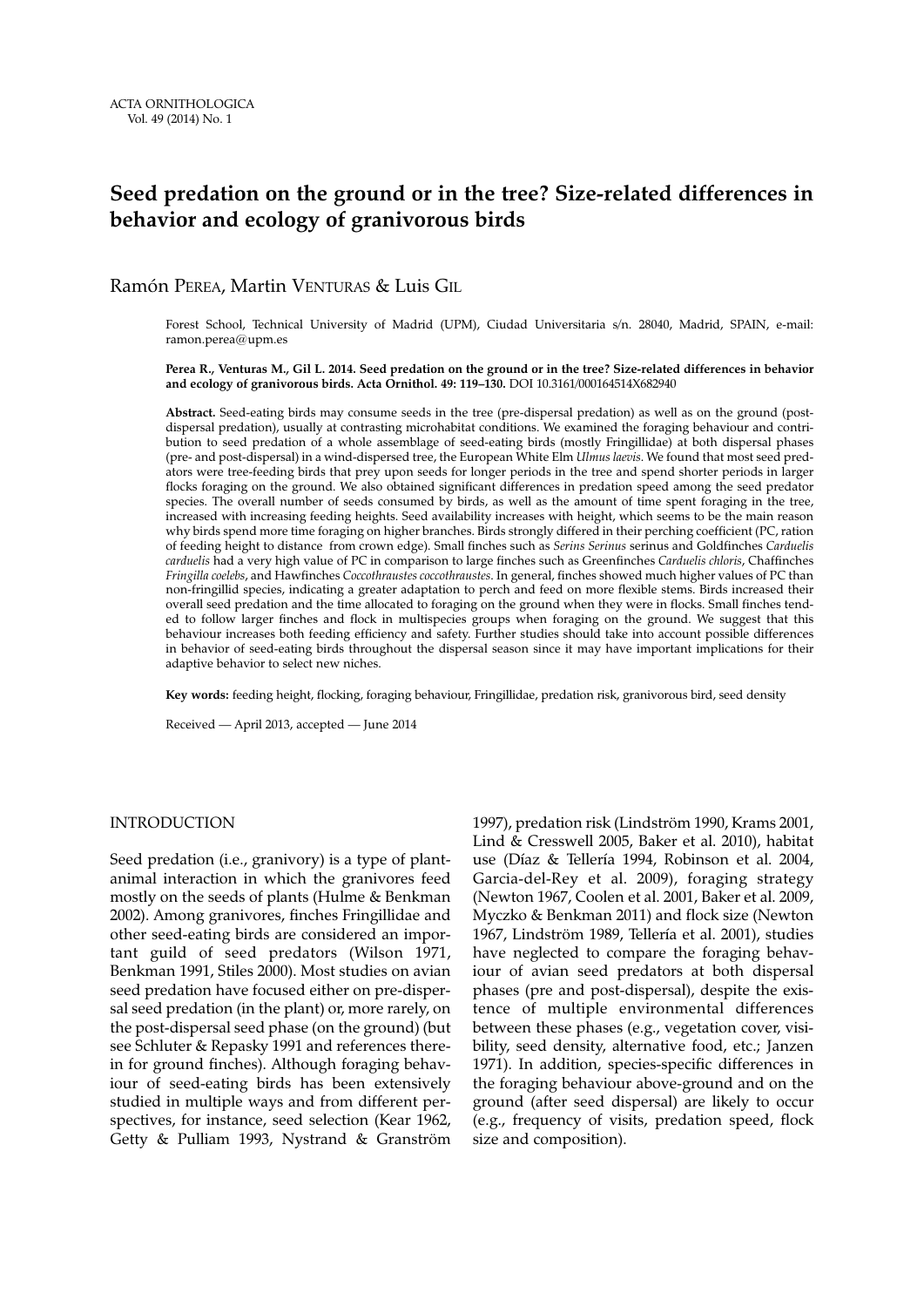It is well known that seed predators must balance food acquisition and safety, usually by reducing their foraging activity under higher levels of predation risk (Lima & Dill 1990). In addition, optimal foraging theory states that birds should forage in a way to maximize their net energy intake (Stephens et al. 2007). However, seeds may not be homogenously distributed all over the plant. Thus, seed availability within the tree can exert an important source of variation when analysing the foraging patterns of seed predator assemblages. It has also been suggested that birds perceive less predation risk at higher positions in the tree (Knight & Fitzner 1985, Datta & Pal 1993, Krams 2001) and, thus, they could be sensitive to their location in the tree. Additionally, some seedeating birds increase their activity (e.g. singing rates) from the trunk to the outer part of the crown. Therefore, interspecific differences while foraging in the tree have been strongly based upon the different levels of predation risk within the tree crown (Suhonen 1993, Suhonen et al. 1993), concluding that foraging in the inner parts of the tree is safer, at least for tits (*Parus* sp.). We, then, expect birds to offset lower feeding heights (risker positions) by inner perching locations to increase safety while foraging for seeds. However, few studies have combined the simultaneous effect of perching location and seed availability in order to distinguish between predator avoidance and resource tracking hypotheses (García et al. 2011). In fact, seed availability might strongly affect not only the perching location of birds but also the speed and the time allocated to seed consumption.

Importantly, many seed-eating birds tend to flock when foraging for seeds (Pulliam 1973, Pearson 1989, Benkman 1997, Baker 2010). Flocking is also considered an efficient strategy to reduce predation risk (Pulliam 1973, Thompson & Barnard 1984, Krebs & Davies 1993, Roberts 1996, Tellería et al. 2001). Nevertheless, it is far from clear whether flocking tendency and the foraging behaviour of granivores (seed intake and time allocated to consume seeds) may shift from the pre-dispersal phase to the post-dispersal phase. Additionally, very little is known about possible differences in flock species composition between both dispersal phases despite many seed-eating birds are also known to form multi-species flocks (Rubenstein et al. 1977).

In this study, we, first, evaluate seed predation in relation to bird density to know the relative contribution of each bird species to seed predation and, then, examine the foraging behaviour (perching location, seed predation speed and flock characteristics) of a whole assemblage of seed-eating birds (mostly finches; Fringillidae) in a wind-dispersed tree, the European White Elm *Ulmus laevis* (pre-dispersal behaviour). Additionally, we also assess seed availability at different tree heights to disentangle the number of seeds consumed and the time allocated to seed predation at different positions in the tree crown. Finally we test whether post-dispersal seed predation differs from that in the tree and among the studied bird species. By integrating the whole assemblage of seed-eating birds we attempt to improve our understanding of the ecological factors involved in the interactive process of birds and seeds. We also analyse the contribution of each species to both pre- and post-dispersal seed predation, and their possible behavioural differences (intra- and inter-specific) when foraging for seeds in different parts of the tree, including beneath the tree canopy (on the ground).

# MATERIAL AND METHODS

# **Study area and species**

This study was conducted in a riparian forest in Madrid province, Central Spain (40°32'N, 3°40'W). The riparian forest is located within a 330 ha public domain forest, at 700 m above sea level and in a Mediterranean climate (annual precipitation of  $426 \pm 124$  mm in years 1973–2011, with a 3-month summer dry period). The riparian forest is composed mostly of European White Elms and very few ashes *Fraxinus angustifolia* and willows *Salix salviifolia* and *S. atrocinerea*, comprising an area of, approximately, 32 ha. The understory is a mosaic of evergreen shrubs, mainly Elmleaf Blackberries *Rubus ulmifolius*, tall forbs and grasses. There are 53 mature elms (diameter at breast height, d.b.h. > 10 cm) and 104 saplings spread along a small stream.

*Ulmus laevis* is mainly found in Central and Eastern Europe. In the southernmost part of its distribution (Spain) the populations are small and rare (Venturas et al. 2013). Like other elm species, *U. laevis* flowers before flushing and fruits are winged nuts (samaras) with a single seed. Natural seed fall of *U. laevis* occurs in April–June (Perea et al. 2013). Elm seeds of other European *Ulmus* (e.g. *U. minor*) are subject to post-dispersal seed predation by vertebrates (mainly rodents; Hulme & Borelli 1999). However, pre-dispersal seed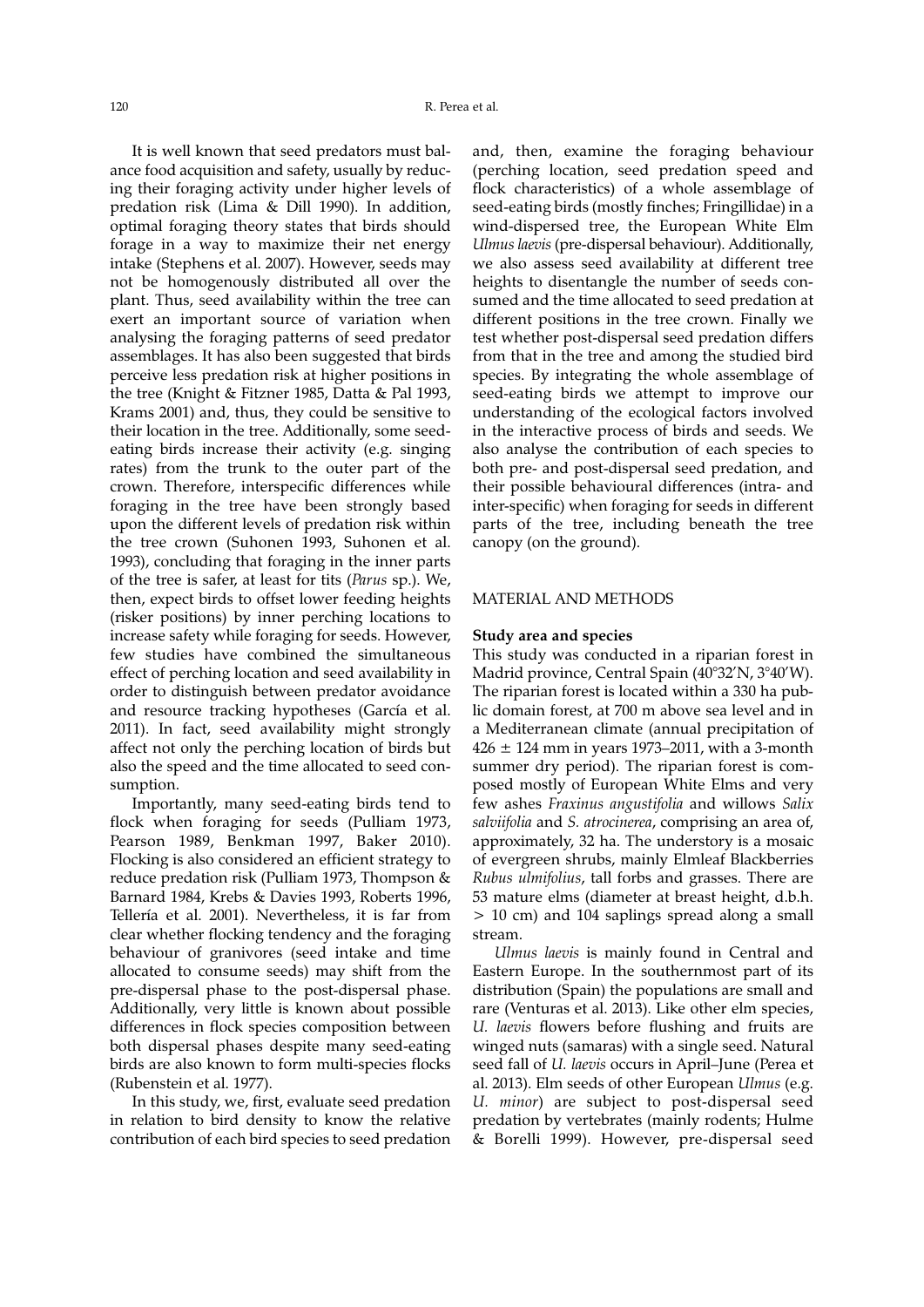predation in elm trees has not been quantified and, thus, a variety of unknown guilds of avian seed predators may be involved (Hulme 1993). The crown of *U. laevis* is broad with a regular and sub-quadrangular shape and elm seeds are mostly located at the outer part of the branches (Navarro & Castroviejo 1993).

European finches Fringillidae are diurnal perching birds that feed mostly on seeds but also on invertebrates, especially during the breeding season (Newton 1967, Wilson et al. 1999). Many finch species frequently feed on the ground and some are even considered by some authors as ground-feeding species (e.g. Chaffinches *Fringilla coelebs*; Nystrand & Granström 1997). Six species of finches, which strongly differed in body size, were found in the study area — Hawfinch *Coccothraustes coccothraustes* (58 g), Greenfinch *Carduelis chloris* (28 g), Chaffinch *Fringilla coelebs* (24 g), Common Linnet *Carduelis cannabina* (19 g), Goldfinch *Carduelis carduelis* (17 g) and Serin *Serinus serinus* (13 g) (body masses according to Cramp & Perrins 1994).

#### **Foraging behaviour in the tree**

We selected three observatories within the study area. Observatories were separated at least 90 m from each other. From each observatory we could see 7–12 trees (distance of bird observation varied from 5 to 60 m, approximately). Observations were mostly performed in the mornings (8.00– 10.30 a.m.) and evenings (5.30–8.00 p.m.), and always during the fruit ripening season (April– June 2010 and 2011). We spent, approximately, a total of 4360 minutes (2 years  $\times$  6 weeks  $\times$  ~360 minutes/week) of field observation, of which 1602 were considered real observation of the foraging behaviour of birds up in the elm trees. We used binoculars  $(8 \times 42)$ , spotting scopes  $(20-60 \times 65)$ and stopwatches to estimate the number of elm seeds each bird preyed and the time allocated to consume the seeds (i.e., time spent since the first seed was consumed until the bird flew away or stopped eating). Most consumed seeds were easily counted by observing the empty samaras falling from the beak. Thus, we obtained a parameter called predation speed (number of seeds consumed/time spent foraging, measured in seeds/ min). We also noted the approximate branch height (m from ground level) at which the bird was feeding (hereafter feeding height) and the approximate distance (cm) from the crown edge (horizontal distance). Feeding height was estimated on the basis of previous tree height measures, performed with a hypsometer (Vertex III, Haglöf, Sweden) with an average height of mature trees of mean  $\pm$  SD = 13.0  $\pm$  0.7 m (Venturas et al. 2014). Then, we calculated a new adimensional parameter called "perching coefficient" as the ratio of feeding height (cm) to the distance to crown edge (cm) to test the hypothesis that lower height would be compensated by inner locations in the tree while consuming seeds. When birds came in single-species flocks we noted the number of individuals per flock but observations were made only on one of these individuals, the easiest to observe. For multi-species flocks we recorded the abundance (number of individuals) of each species within the flock so that we could calculate the relative frequency (flock tendency) of each bird species to form multi and single species flocks. Observations of foraging behavior when more than one individual were feeding simultaneously (either the same species or different) were made only on one individual, the easiest to observe.

#### **Foraging behaviour on the ground**

In order to identify the avian seed predators, four motion-detection digital video cameras were used (Leaf River IR-5, 5 MP). We used cameras instead of direct observations because vegetation cover (tall forbs, shrubs and tall grasses) prevented us from watching the animals on the ground. Cameras were attached to elm trunks, at 1.5 m high and at, approximately 3–5 m from the center of the detection zone (in microhabitats covered only by grasses). Thus, we ensured that cameras always had similar detection zones, lower than 10–15  $\mathrm{m}^2$  so that we could easily identify the birds and observe clearly their foraging behaviour. To avoid possible pseudoreplication, the cameras were moved among 16 different trees (distance > 50 m) every 35–60 days, and were used in April–June, coinciding with the elm seed ripening and dispersal period, in two consecutive years (2010 and 2011). We only considered those recordings that contained animals consuming elm seeds  $(N = 241$  recordings; 181 minutes). From each video recording we identified the seed predator (bird species) and counted the individuals consuming seeds. We also obtained the predation speed of each individual (seeds/min), flock size and species composition of the flock (multi-specific flocks).

## **Bird density estimations**

To address the contribution of each bird species to seed predation we estimated the density of each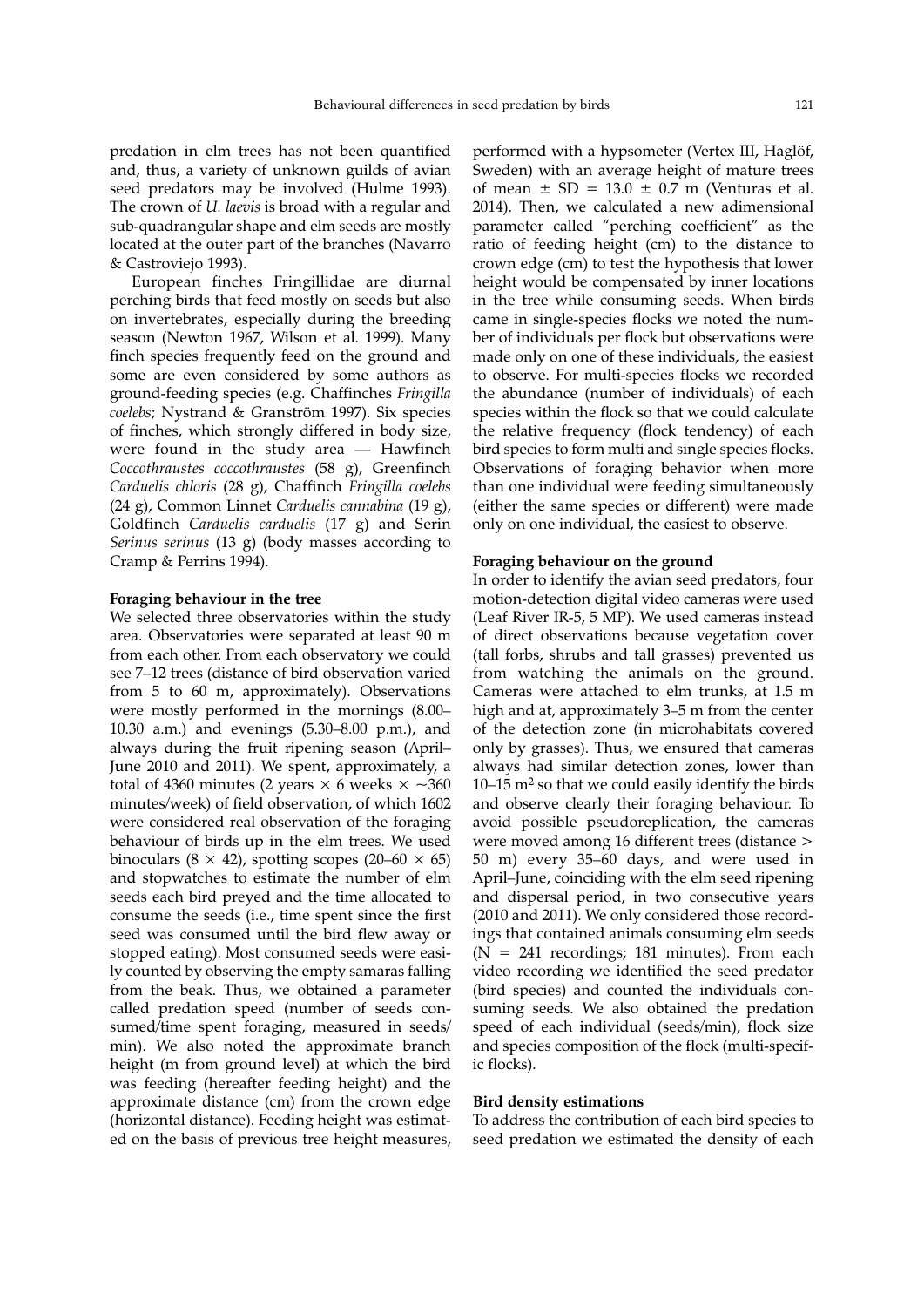bird species through a permanent linear transect in the riparian forest (470 m in length and approximately 50 m in width). Surveys were performed weekly during the seed ripening period (from late April to early June; total of 6 surveys per spring) in two consecutive years (2010 and 2011). Bird census started at approximately 8.30–9.00 am and we attempted to avoid heavy rain, poor visibility or strong wind conditions. We recorded all the birds we saw and heard following the bird survey instructions (Bibby et al. 1992).

## **Seed availability in the tree**

We collected a total of 15 fertile branches of similar size in five elm trees and at three different heights: low branches (2–3 m above the ground level), medium height (4–6 m) and high branches (8–11 m). We, then, counted the number of infructescences per branch and the number of seeds per infructescence. All seeds, within a tree, were collected from branches facing the same direction. We estimated the seed availability for each height by multiplying the seed density of the sampled branch by the number of fertile branches at each height and for the selected direction.

## **Data analysis**

We used t-tests to compare behavioural parameters (foraging time, flock size and predation speed) and  $\chi^2$ -tests (predation contribution) of each bird species in the tree vs. on the ground. To analyse the importance of each variable (feeding height, distance to crown edge and perching coefficient) on the predation speed and total number of seeds predated (response variables) we used Generalized Linear Mixed Models (GLMM) with a Poisson error distribution and a log link function. Linear Mixed Models were used when the response variable was time spent foraging. Since, for these three particular analyses, we wished to take into account the effect of seed-eating species but not interested in any species-specific effect, we included bird species as a random effect. This allows to better specify the variance and to focus on possible general patterns among avian seed predators. We used multivariate modelling (various combinations of variables) and model comparison by using the Akaike Information Criterion (AIC). We first fitted the maximal model, containing all the explanatory variables. By using a model-averaging approach with all possible models (Anderson 2008), we established the importance of each variable. Seed availability was not included in the models since we were interested in the effect of different perching locations on seed predation. For model comparison and averaging we used the dredge function within the 'MuMIn' package of R 2.12.2 software (www.rproject.org). In all GLMM we checked for overdispersion and used quasi-likelihood when needed in order to achieve valid analysis (Crawley 2007, Zuur et al. 2009).

We used Linear Models (LM) to analyse the inter-specific differences in feeding height, distance to crown edge and perching coefficient (response variables) across the study bird species (fixed effects). We did model checking for normal distribution of residuals, linearity and constant variance. We used  $\chi^2$ -tests to compare flock composition (multi-species vs. single-species) in the tree vs. on the ground for each bird species. Estimation of the density of each bird species was obtained following Burnham et al. (1980), where all existing individuals were assumed to be recorded within the transect limits (Perea et al. 2013). We calculated the mean density of each bird species and the standard error per season  $(n=6)$ surveys per season). Finally, to analyse the relationship between seed availability and feeding height we calculated the Pearson correlation coefficient between both variables. We used a t-test to analyse the significance of this correlation. All the models and tests were performed using the R software (www.r-project.org).

## RESULTS

# **Overall patterns of seed predation in the tree vs. on the ground**

Six bird species contributed to elm seed predation on the ground in comparison to 8 species in the tree (Table 1). Maximum activity of seed predation on the ground was obtained during the second week of June (maximum number of video recordings) whereas maximum activity in the tree (maximum number of birds observed) was seen during the third week of May. Six and four bird species of the family Fringillidae were responsible of the 97.1% (N = 1256 seeds) and 98.3% (N = 523 seeds) of the pre- and post-dispersal seed predation, respectively. Other bird species, mainly Wood Pigeon *Columba palumbus* and Eurasian Tree Sparrow *Passer montanus* only consumed 1.7–2.9% of the seeds (Table 1). Goldfinches showed a disproportionately lower predation of elm seeds relative to their abundance whereas Hawfinches and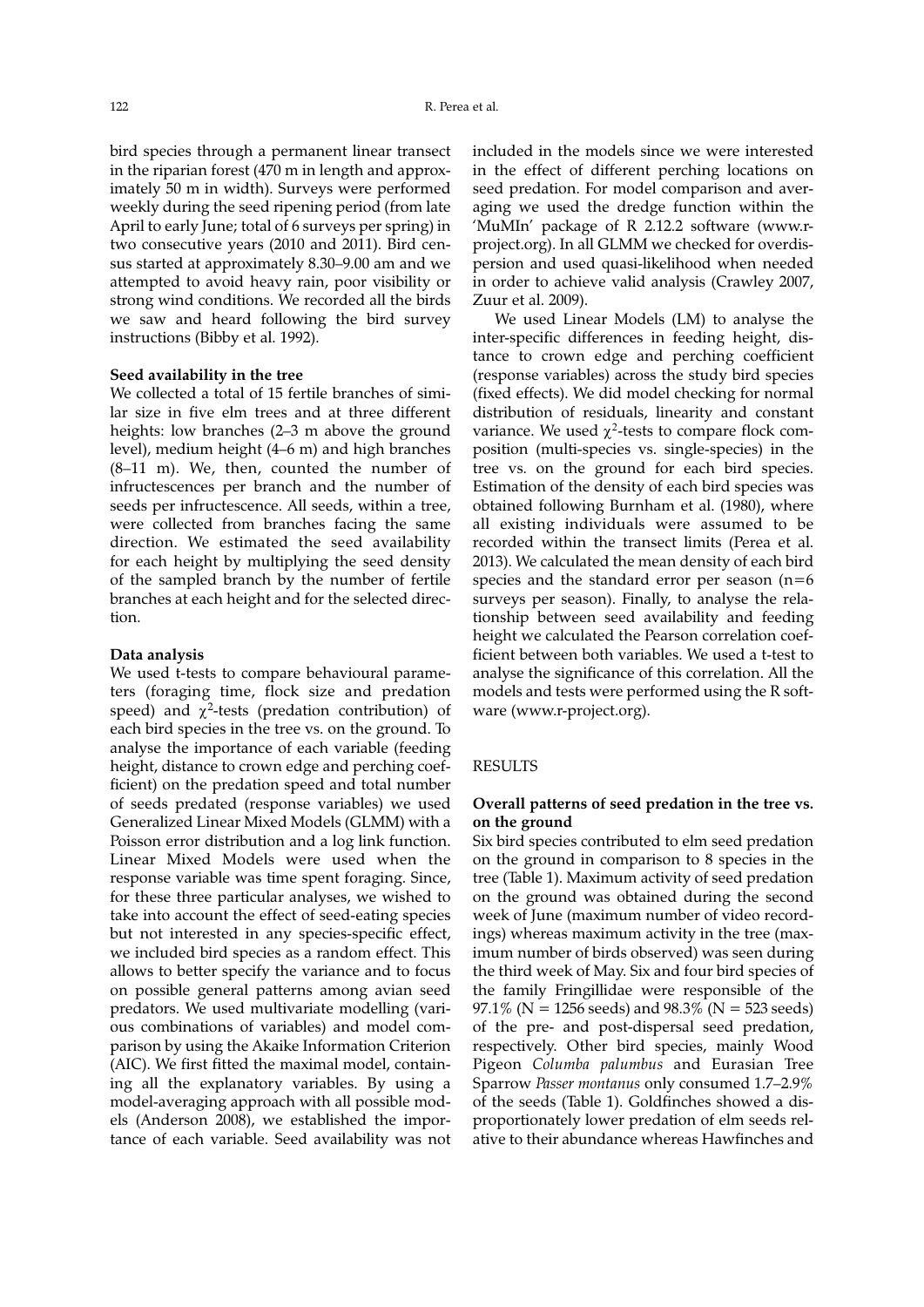| ć<br>i<br>$+$ obsampted $+$                                          |                                                                  |                                 |
|----------------------------------------------------------------------|------------------------------------------------------------------|---------------------------------|
|                                                                      |                                                                  |                                 |
| " sumers Shown values refer to mean ±SE. N refers to the number or . | preal and terrestrial behavioural parameters for each hird spec- |                                 |
|                                                                      | ces between the arboreal and                                     |                                 |
| ;                                                                    |                                                                  | ו<br>ו                          |
| predation by the main elm seed co                                    | -vs. Asterisks indicate significant difform<br>יל המיי המיי      |                                 |
| j                                                                    |                                                                  | cages and t-tests for the other |
| ie pre- and post-disper                                              |                                                                  | is the control<br>そくくくち         |
|                                                                      | e hoth single-species and multi-speci-<br>ĺ                      |                                 |
|                                                                      | )<br>J<br>$\sim$                                                 |                                 |

|                               |    |           |                                 | In the tree                                          |                    |                            |    |                    |                       | On the ground    |                              |                            |                |
|-------------------------------|----|-----------|---------------------------------|------------------------------------------------------|--------------------|----------------------------|----|--------------------|-----------------------|------------------|------------------------------|----------------------------|----------------|
| <b>Bird</b> species           |    |           | Number<br>Seed                  | Predation                                            | Foraging           | Flock                      |    | Number Seed        |                       | Predation        | Foraging                     | Flock                      | Overall        |
|                               | z  |           |                                 |                                                      | time               |                            |    | of seeds predation |                       | speed            | time                         | size                       | density        |
|                               |    |           |                                 | of seeds predation speed<br>predated (%) (seeds/min) | $\circledcirc$     | size<br>(ind.)             |    | predated (%)       |                       | (seeds/min)      | $\odot$                      | (ind.)                     | estimation     |
|                               |    |           |                                 |                                                      |                    |                            |    |                    |                       |                  |                              |                            | $(ind/10$ ha)  |
| Fringillidae birds            |    |           |                                 |                                                      |                    |                            |    |                    |                       |                  |                              |                            |                |
| Carduelis cannabina           |    |           |                                 | $5.25 \pm 0.92$                                      | $98.3 \pm 48.5$    | $1.3 \pm 0.2$              |    |                    | $10.01*$              | $0.0 + 0.0$      | $20.0 \pm 0.0$               | $2.0\pm0.0$                | $0.7 \pm 0.2$  |
| Carduelis carduelis           |    | <u> 일</u> | ន<br>១ <del>1</del><br>១ 3<br>3 | $11.21 \pm 1.47$                                     | $66.2 \pm 21.8$    | $1.7 \pm 0.1$              |    |                    | $\rm\mathring{\circ}$ |                  |                              | I                          | $17.1 \pm 1.8$ |
| Carduelis chloris             |    | 442       |                                 | $11.35 \pm 0.66$                                     | $43.8 \pm 5.2$ *   | $1.4 \pm 0.1$ <sup>*</sup> | \$ |                    |                       | $11.52 \pm 0.54$ | $24.5 \pm 1.1$ $2.2 \pm 0.3$ |                            | $9.3 \pm 0.7$  |
| Coccothraustes coccothraustes |    | 195       |                                 | $14.03 \pm 2.28$                                     | $104.7 \pm 44.1$   | $1.5 \pm 0.3$              | თ  | 2289               | 42.4<br>11.5          | $14.73 \pm 1.95$ | $24.0 \pm 3.8$ <sup>*</sup>  | $1.6 \pm 0.2$              | $4.3 \pm 0.9$  |
| Fringilla coelebs             |    | 173       | $15.1$<br>$13.4$ *<br>$20.6$ *  | $11.13 \pm 1.78$                                     | $138.3 \pm 27.6^*$ | $1.4 \pm 0.1$ <sup>*</sup> | 2  |                    | $36.1*$               | $7.43 \pm 0.72$  | $21.2 \pm 1.7*$              | $2.1 \pm 0.2$ <sup>*</sup> | $28.6 \pm 4.8$ |
| Serinus serinus               | 65 | 266       |                                 | $9.33 \pm 0.59$                                      | $42.9 \pm 5.7$ *   | $1.6 \pm 0.1$ <sup>*</sup> | ≂  | $\frac{3}{4}$      | $\frac{8}{2}$         | $10.01 \pm 1.07$ | $22.9 \pm 2.8$ *             | $3.0 \pm 0.3$ <sup>*</sup> | $30.0 \pm 1.7$ |
| Non-Fringillidae birds        |    |           |                                 |                                                      |                    |                            |    |                    |                       |                  |                              |                            |                |
| Passer montanus               | 15 |           | $\frac{1}{2}$ $\frac{1}{2}$     | $11.86 \pm 1.55$                                     | $53.2 \pm 25.7$    | $2.2 \pm 0.5$              |    |                    | ő                     | $\overline{a}$   |                              | $\mathsf{I}$               | $7.1 \pm 3.1$  |
| Columba palumbus              |    | 28        |                                 | $12.66 \pm 0.66$                                     | $43.3 \pm 16.7$ *  | $1.6 \pm 0.3$ <sup>*</sup> |    |                    | 13                    | $15.60 \pm 3.12$ | $31.2 \pm 4.2^*$ 2.7 ± 0.1*  |                            | $5.0 \pm 1.7$  |

Greenfinches showed lower densities but greater rates of seed predation (Table 1). Five species (Linnet, Chaffinch, Serin, Goldfinch and Wood Pigeon) contributed differently to pre- and postdispersal seed predation (Table 1).

Only one species, Chaffinch, showed a slower seed predation on the ground than in the tree although differences were just marginally passed the significance level (t = -1.84; d.f. = 30.7;  $p = 0.074$ ; Table 1). However, foraging times during the predispersal phase (in the tree) were clearly higher than during the post-dispersal phase (on the ground) for all studied species ( $p < 0.05$ ; Table 1). Finally, flock size was significantly higher when foraging on the ground than when foraging in the tree for most bird species (Table 1).

# **Importance of each variable in the arboreal foraging behaviour**

Feeding height was the most important factor when analysing the number of seeds predated by each forager (Table 2). Thus, a higher value of feeding height (within each species) caused an increase in the total number of seeds predated (Fig. 1, Table 3). Distance to crown edge was considerably less important than feeding height, but much more important than perching coefficient (Table 2). In general, the number of seeds predated decreased as the distance to crown edge increased but no significant effects were found (Table 3). Feeding height was even more important than other variables when analysing the time each bird spent foraging in the tree (Table 2). Both distance to crown edge and perching coefficient showed very little importance in the time spent foraging. Thus, the time spent by birds foraging in the tree was significantly longer for locations at higher branches ( $\chi^2$ <sub>1</sub> = 15.34,  $p < 0.001$ ).

Feeding height and distance to crown edge showed similar importance in the speed at which seeds were eaten (Table 2), but the best fitting model (containing both variables) had a low value of deviance explained (0.14). In this way, predation speed was rather consistent across the studied variables (feeding height, distance to crown edge and perching coefficient) with no significant effects ( $p > 0.228$  in all cases). Moreover, interestingly, no relationship was found between predation speed and number of seeds depredated (Table 3). Thus, an increasing number of predated seeds was due to an increase in the time spent foraging but not to an increase in predation speed (Table 3).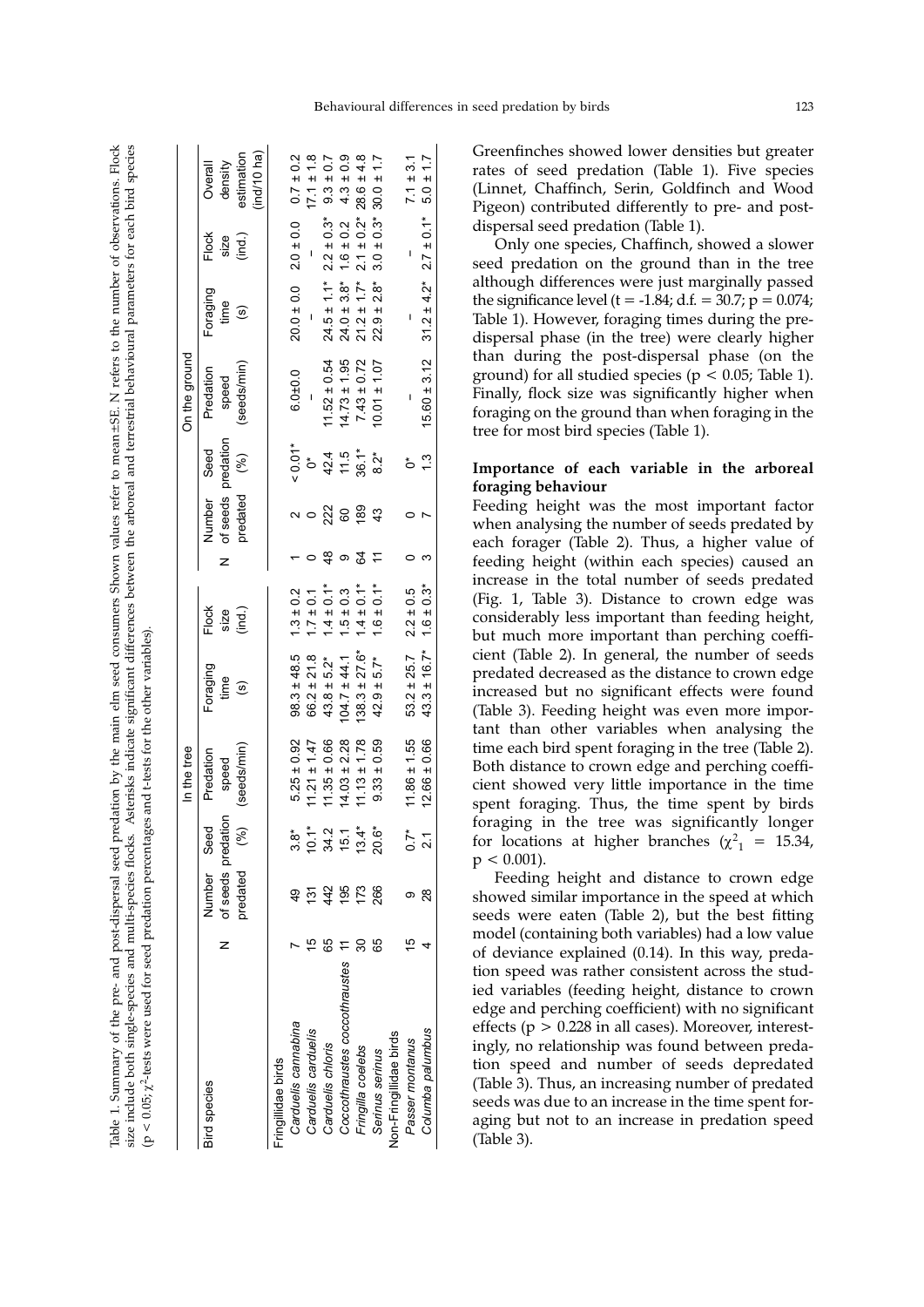Table 2. Summary of the model ranking based on AIC (Akaike Information Criterion) to test the variables affecting the number of seeds predated, the time spent foraging and the speed at which seeds were consumed by avian seed predators. Variables: F — Feeding height, D — distance to crown edge, P — Perching coefficient. Bold type shows the relative importance of each variable (values from 0 to 1). *k* is the number of estimated parameters, ΔAIC is the delta weight (difference between the AIC for a given model and the best fitting model), and  $w_i$  is the model selection probability (Akaike weights). Only models with  $w_i > 0$  are shown

|                        |       |                          |       |       | Model (response variable) |       |       |                 |       |
|------------------------|-------|--------------------------|-------|-------|---------------------------|-------|-------|-----------------|-------|
|                        |       | Number of seeds predated |       |       | Time spent foraging       |       |       | Predation speed |       |
| Variables<br>included  | k     | <b>AAIC</b>              | $W_i$ | k     | <b>AAIC</b>               | W,    | k     | <b>AAIC</b>     | $W_i$ |
| F, D                   | 4     | 0.00                     | 0.479 | 5     | 4.99                      | 0.073 | 4     | 0.00            | 0.464 |
| F                      | 3     | 1.55                     | 0.221 | 4     | 0.00                      | 0.885 | 3     | 3.81            | 0.069 |
| F, D, P                | 5     | 1.57                     | 0.218 | 6     | 11.14                     | 0.003 | 5     | 0.12            | 0.438 |
| F.P                    | 4     | 3.54                     | 0.081 | 5     | 6.24                      | 0.039 | 4     | 5.53            | 0.029 |
| Relative<br>importance | F     | D                        | P     | F     | D                         | P     | F     | D               | P     |
| of each<br>variable    | 1.000 | 0.699                    | 0.299 | 1.000 | 0.076                     | 0.042 | 1.000 | 0.902           | 0.467 |

# **Inter-specific differences in the foraging behaviour**

We obtained significant differences in predation speed among the seed predator species  $(\chi^2_{8} = 40.62, p < 0.001)$ . Among avian seed predators, Hawfinches had the highest speed and, for example, preyed upon seeds almost five times more rapidly than Linnets (Table 1).

We obtained significant differences among avian seed predators regarding the feeding height  $(F_{8,174} = 2.40; p = 0.017, Fig. 2a)$ . For instance, Hawfinches and Linnets consumed seeds on higher branches (mean over 10 m high) whereas Tree Sparrows barely predated seeds above 6 m high (Fig. 2a). However, we found no significant differences in the distance to crown edge while



Fig. 1. Number of seeds predated in relation to feeding height (A) and foraging time (B) for three Fringillidae species at different densities: *F. coelebes* (high), *C. carduelis* (intermediate), *C. chloris* (low).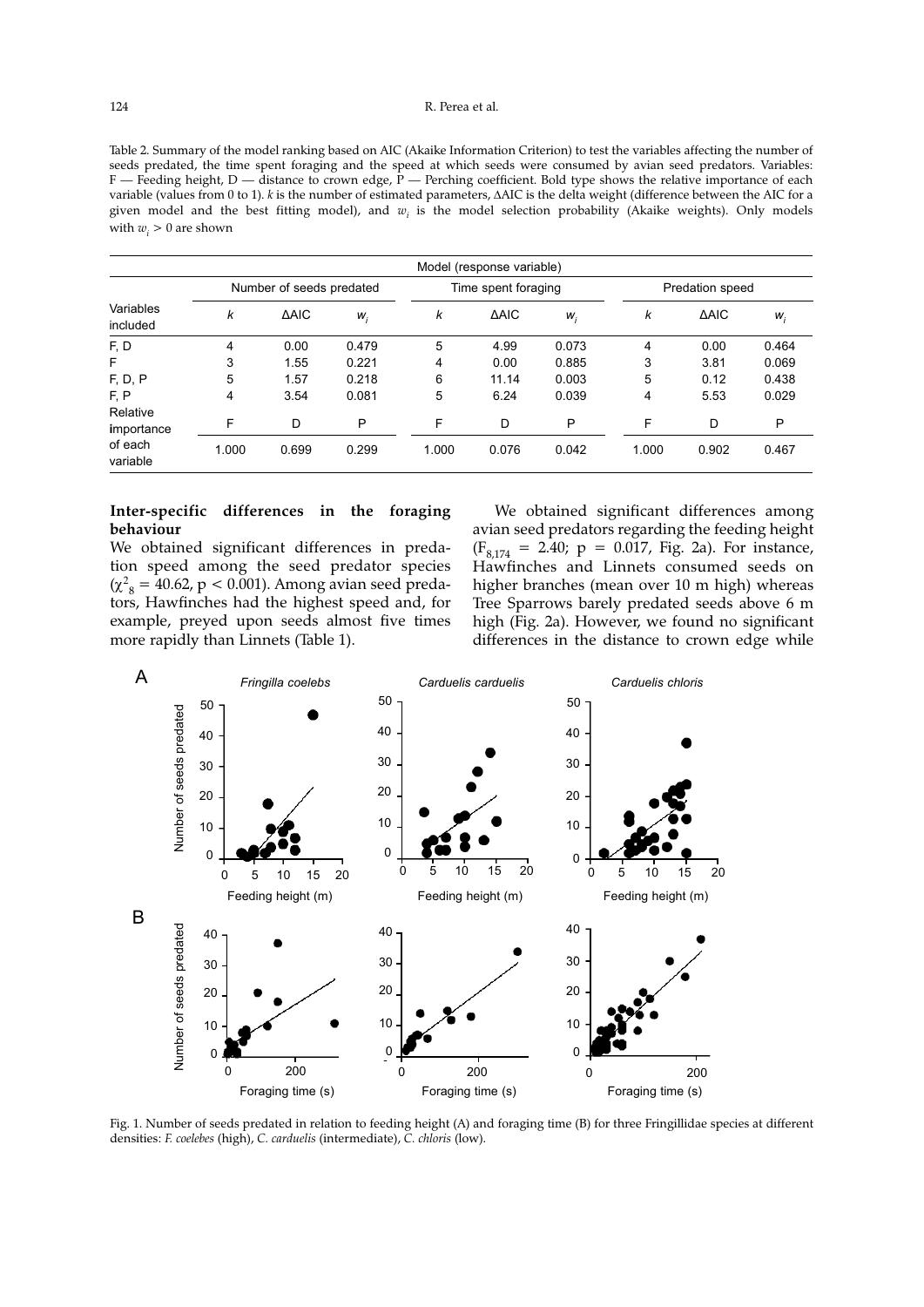Table 3. Relationship between seed predation (number of seeds predated) and four behavioural study variables. Data for three Fringillidae species at different densities: *F. coelebes* (high), *C. carduelis* (intermediate), *C. chloris* (low). Positive and negative values of *r* indicates positive and negative correlations with seed predation, respectively.

| Variables   | <b>Bird species</b> | r       | C       | р       |
|-------------|---------------------|---------|---------|---------|
| Feeding     | F. coelebs          | 0.63    | 2.84    | 0.015   |
| height (m)  | C. carduelis        | 0.58    | 2.45    | 0.028   |
|             | C. chloris          | 0.60    | 3.76    | < 0.001 |
| Distance    | F. coelebs          | $-0.14$ | $-0.62$ | 0.541   |
| to crown    | C. carduelis        | $-0.06$ | -0.21   | 0.837   |
| edge (cm)   | C. chloris          | $-0.24$ | -1.25   | 0.223   |
| Foraging    | F. coelebs          | 0.61    | 3.50    | 0.002   |
| time(s)     | C. carduelis        | 0.93    | 8.64    | < 0.001 |
|             | C. chloris          | 0.91    | 16.17   | < 0.001 |
| Predation   | F. coelebs          | 0.07    | 0.33    | 0.745   |
| speed       | C. carduelis        | -0.08   | $-0.29$ | 0.782   |
| (seeds/min) | C. chloris          | 0.09    | 0.69    | 0.491   |
|             |                     |         |         |         |

animals were consuming seeds ( $F_{8,174} = 1.09$ ,  $p = 0.369$ ). For the perching coefficient, we did obtain significant differences among the seed predators ( $F_{8,174} = 2.46$ ,  $p = 0.015$ ; Fig. 2b). For example, small finches (Serins and Goldfinches) showed values 2–4 times higher than larger finches and up to six-times higher than non-fringillidae birds (Fig. 2b).

We found a negative relationship between the percentage of video recordings (frequency of appearance on the ground) and predation speed (seeds/min) across the main seed predators  $(r =$ −0.64; Fig. 3). Thus, Chaffinches showed the highest percentage of video recordings (52.3%) but the lowest predation speed (7.4 seeds/min), whereas Hawfinches showed a lower frequency of appearance on the ground (5.1%) but a considerable higher predation speed (14.7 seeds/min). However, this apparent negative relationship needs additional data (more species with a larger number of observations) to generalize among all Fringillidae species.

## **Flocking in the tree vs. on the ground**

Four species were found foraging in both microhabitats (in the tree and on the ground;  $n > 5$ observations in each microhabitat; Fig. 4). All these species except Hawfinches  $(\chi_1^2 = 0.13; p = 0.719)$ showed significantly higher percentage of visits in groups (i.e. tendency to flocking) when foraging on the ground ( $p < 0.001$ ; Fig. 4). Chaffinches showed the highest difference in the tendency to flocking (12.5% visits in groups in the tree vs. 75.5% on the ground;  $\chi_1^2 = 362.88$ , p < 0.001; Fig. 4).

All species showed higher proportion of multispecies flocks on the ground than in the tree (Fig. 4) but only two species — Serin and Hawfinch — resulted in significant differences  $(\chi_1^2 = 10.10, p = 0.001; \chi_1^2 = 5.36, p = 0.021,$ respectively; Fig. 4). In the tree, all species showed similar proportion of multi-species flocks (range of 2–7%; Fig. 4a) whereas on the ground there were great differences among species (range of 7–45%; Fig. 4b), being Serins the species with the highest number of times feeding in the presence of other bird species (44.6% of multi-species flocks) as opposed to Chaffinches (6.9%; Fig. 4b). Only on the ground we found a significantly higher number of seeds depredated per individual  $(\chi^2)$  = 11.43, p < 0.001) and a significantly longer foraging time  $(\chi^2)$  = 39.09, p < 0.001) when birds were feeding in flocks than when they were foraging alone. However, we found no differences in predation speed between group and individual visits  $(\chi^2_{1} = 0.61, p = 0.436)$ .



Fig. 2. Scheme of the main differences in: (A) feeding height (mean $\pm$ SD), and (B) perching coefficient (mean $\pm$ SD) for an assemblage of seed-eating birds in an elm riparian forest. Curly brackets gather those species that are not significantly different  $(p > 0.05)$ .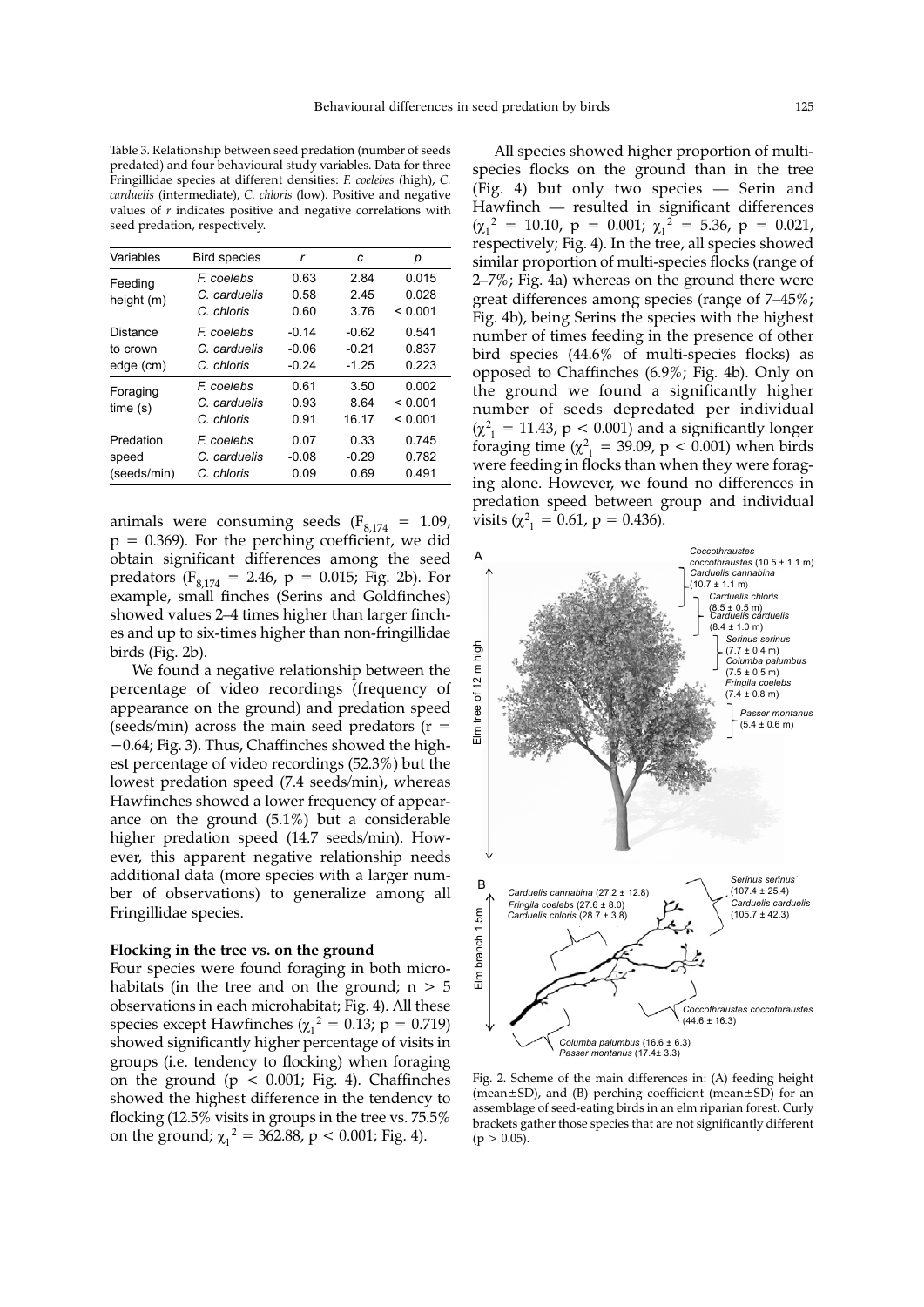#### 126 R. Perea et al.



Fig. 3. Frequency of appearance on the ground for the main seed predators (n>5 recordings) and their predation speed.

#### **Seed availability in the tree**

We found that higher branches within the same tree produced more seeds than lower branches with a positive correlation between height and



Fig. 4. Proportion of visits in groups (> 1 individual) for the main seed predators in the tree (A) and on the ground (B). Data also show the proportion of one-species vs. multi-species flocks for those bird species that were found to be both pre and post-dispersal seed predators.

seed production ( $r = 0.79$ ,  $t = 4.76$ ; d.f. = 13, p < 0.0001). For the same direction and individual, the highest part of the crown produced 6–35 times more seeds (mean  $\pm$  SE = 18.2  $\pm$  6.8 times; mean production = 20932 seeds; mean number of infructescences  $= 1507$ ) than the lowest part (945) seeds; 96 infructescences) and 5–9 times more seeds (mean  $\pm$  SE = 7.3  $\pm$  0.9) than branches located at a medium height (7674 seeds; 564 infructescences).

## DISCUSSION

# **Overall patterns of seed predation in the tree vs. on the ground**

We found strong differences between the contribution of birds to seed predation in the tree and on the ground. Six finch species were the main seed consumers in the tree (97.1%) but only four of these finches were important seed predators on the ground  $(n > 5$  contacts). In addition, four common finch species (Linnet, Chaffinch, Serin and Goldfinch) contributed very differently to preand post-dispersal seed predation, revealing that avian seed predators can be highly affected by the environment of each dispersal phase. This study also showed that differences between both dispersal phases can affect not only the contribution of each species (overall seed predation) but also the foraging behaviour of the seed predators. Thus, we found that foraging times during the pre-dispersal phase (in the tree) were clearly higher than during the post-dispersal phase (on the ground) for all studied species (Table 1). Additionally, flock size was higher when foraging on the ground than when foraging in the tree for most bird species, revealing a differential social behaviour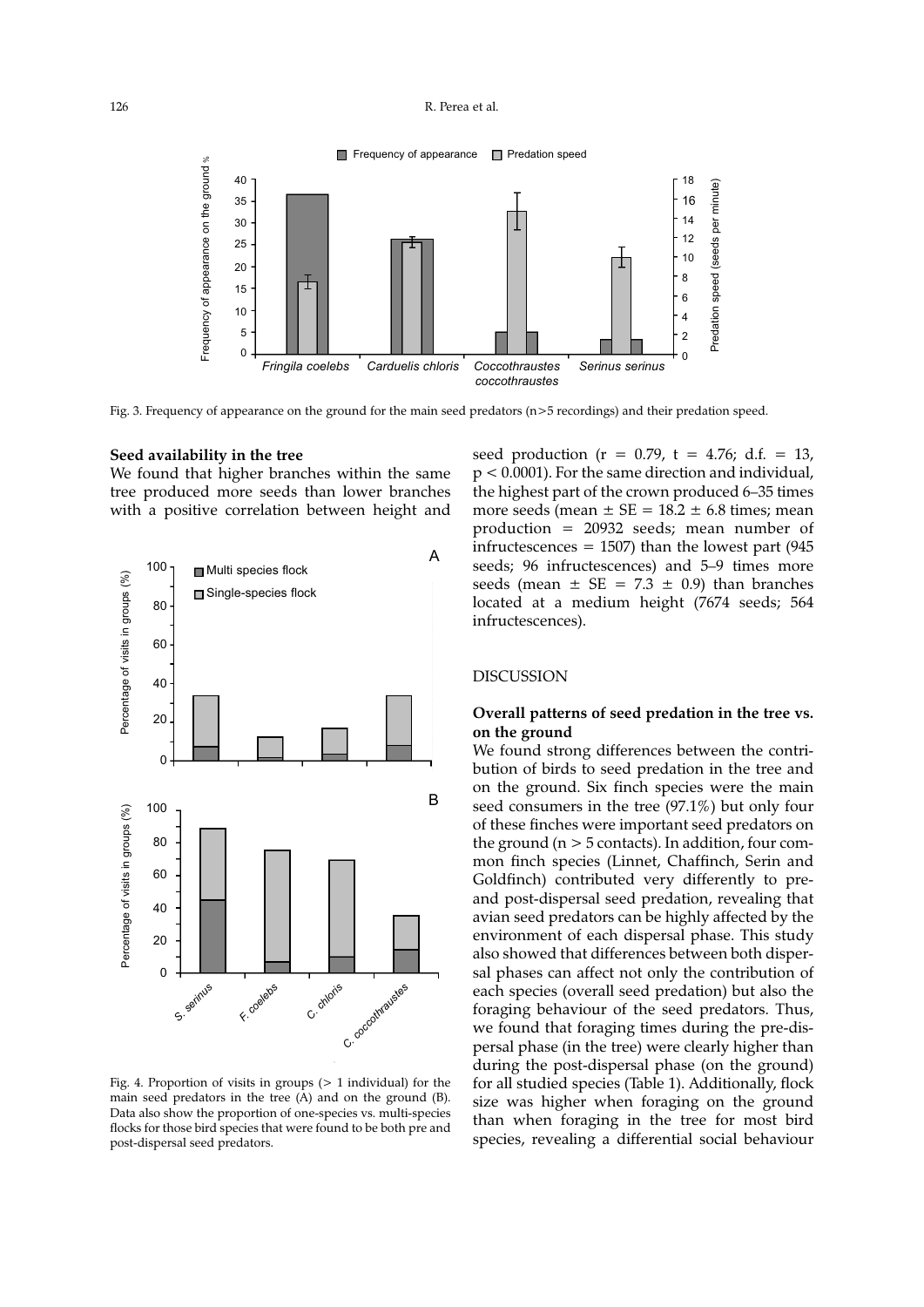between both environments. This suggests that most elm seed predators are tree-feeding birds that eat during longer periods in the tree but spend shorter times in larger flocks when foraging on the ground, probably as a strategy to reduce predation risk. Flocking is, in fact, a well-known strategy to diminish predation risk (Pulliam 1973, Thompson & Barnard 1984, McNamara & Houston 1992, Krebs & Davies 1993, Roberts 1996, Tellería et al. 2001) and, thus, tree-feeding finches tend to flock on the ground where perception of risk is higher. Alternatively, many finch species can adopt clinging and hanging positions (Kear 1962, Newton 1967), revealing their better adaptation to feed on vegetation (pre-dispersal phase).

Other variables such as predation speed were found highly variable within each bird species and, therefore, differences were null or small between both microhabitats (tree vs. ground). We expected a more rapid seed predation on the ground in agreement with the "reduced finickiness" hypothesis (Leaver & Daly 2003, Perea et al. 2011) where animals search for food more rapidly and less selectively in areas with higher levels of predation risk. Our results revealed a slower seed predation on the ground in comparison to the tree only for Chaffinches (the species more accustomed to foraging on the ground of forests; Marler 1956, Kear 1962, Newton 1967), and therefore, an increase in vigilance time on the ground could be a trait favored by selection. However, for the rest of finch species we found no differences in the speed at which seeds were consumed and, thus, did not support the "reduced finickiness" hypothesis. Interestingly, we found a negative relationship between number of visits to the ground and predation speed (Fig. 3) but further studies are needed. Apparently, birds that are more adapted to feeding on the ground (e.g. Chaffinches) resulted in more visits but lower intake whereas tree-feeding birds consumed seeds more rapidly in less visits. In accordance with Schluter & Repasky (1991), we suggest that the longer a bird remains on the ground the higher is the risk of predation.

# **The importance of feeding height**

Feeding height was the most important variable to explain the number of seeds predated (Table 2). We found that locations at higher branches increased the time spent by birds foraging in the trees but not the speed at which birds consumed the seeds. We suggest that finches preferred higher branches for several reasons: (1) seed availability is greater at higher positions as has been found in this study, where feeding height and seed availability were positively correlated; (2) lower predation risk in agreement with other studies that suggest higher visibility to prevent predators attacks and allow a rapid response to fly away (Cresswell 1994, Lima 1994, Gotmark & Post 1996); (3) many finch species are well adapted to flexible twigs (e.g., Goldfinches and Serins; Newton 1967) where many other birds are not able to perch (e.g., Wood Pigeons or Tree Sparrows; Fig. 2b), decreasing a possible competition against them. This would be based on the fact that higher branches are usually more flexible because of their lower maturation (smaller diameter) and, thus, lower lignin content (Abreu et al. 1999). The higher seed density found for higher branches supports the idea that birds spend more time up in the tree not only to reduce predation risk (Datta & Pal 1993, Krams 2001) but also to increase their foraging efficiency by reducing the distance and number of movements among infructescences. This greater production of seeds for higher branches has been explained by a higher light exposure and higher probability of flowers to be pollinated (Niklas 1985, Green & Johnson 1994). Additionally, we also found that an increase in the number of seeds consumed was due to an increase in the time spent foraging but not to faster seed consumption, allocating similar times to vigilance in the different parts of the tree. This reinforces the idea of seed availability as the main biological reason of the use of different heights by granivorous birds, at least when foraging.

# **Inter-specific differences in the foraging behaviour**

We obtained significant differences in predation speed, feeding height and perching coefficient among the seed predator species. In that way, Hawfinches had the highest speed and, for example, preyed upon seeds almost five times more rapidly than Linnets (Table 1). Individuals of Hawfinch showed a much faster predation speed, probably due to their larger size and stronger beak, which could explain their higher ability to extract and consume the seeds (Yoshikawa et al. 2009, Myczko et al. 2013).

Interestingly, we obtained important differences among avian seed predators regarding the feeding height and the perching coefficient (Fig. 2). However, perching coefficient (PC) showed a stronger effect (wider differences) than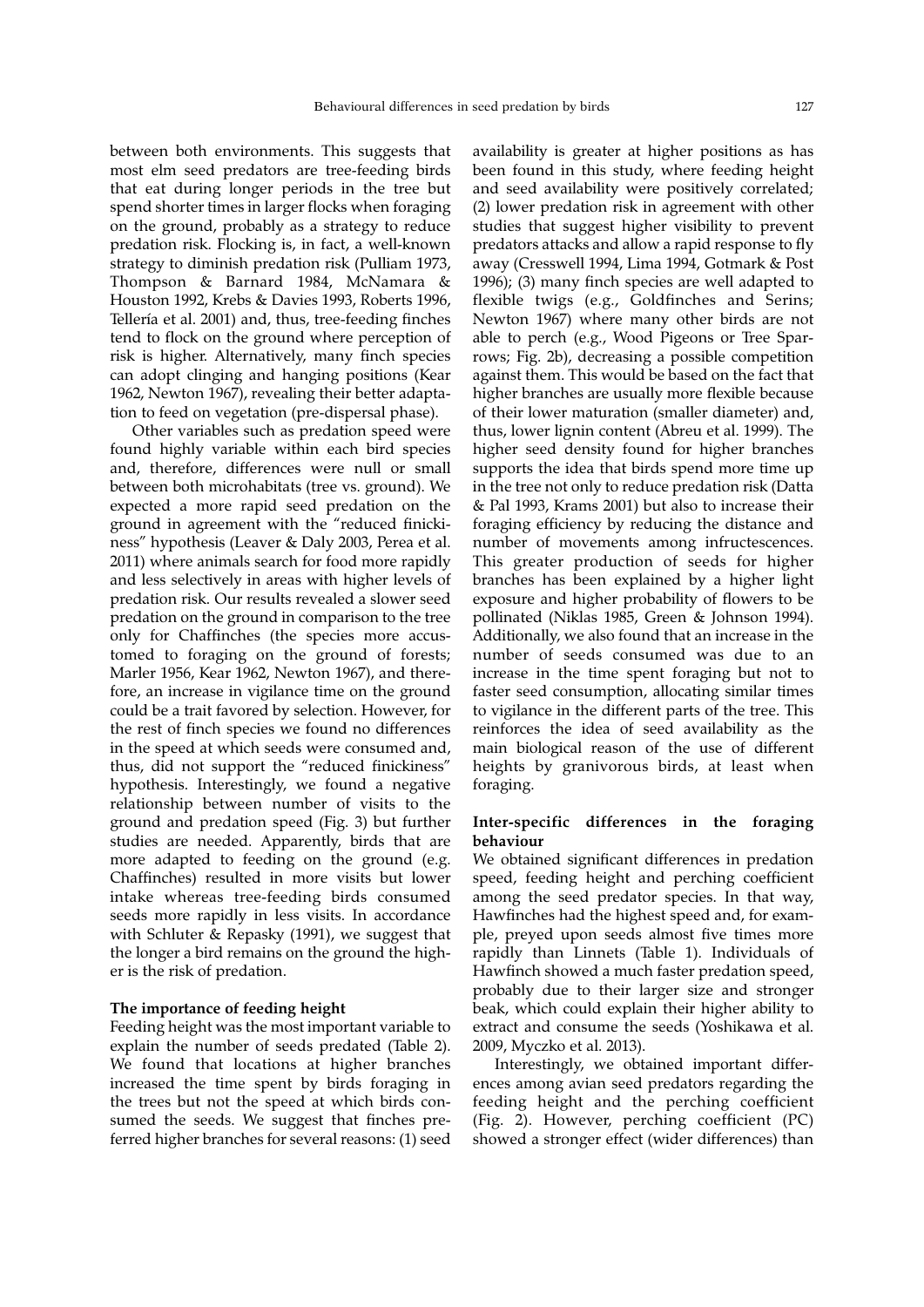feeding height, probably due to the behavioural characteristics and body size of each particular bird species. For instance, Goldfinches had a very high value ( $PC = 106$ ) in comparison to Chaffinches, Hawfinches or Greenfinches (PC  $\leq$ 45). In general, finches presented much higher values of PC than non-fringillidae birds (Wood Pigeon and Tree Sparrow,  $PC < 17$ ; Fig. 2b), revealing their higher adaptation to perch on more flexible stems. This new coefficient seems to be adequate to assess the bird stability and, thus, the potential ability of birds to prey upon seeds in the tree. However, we found no significant differences in the distance to crown edge while animals were consuming seeds. Birds were highly variable but especially frequent in the outer part of branches  $\left($  < 1 m from the edge) where, on the other hand, most seeds are located. We expected that birds would offset lower feeding heights by inner perching locations to increase safety in line with previous statements. However, perching coefficient resulted in a nonsignificant parameter to explain the overall seed predation. Nevertheless, further research is desirable to examine whether PC could explain other processes that are not related to specific positions in the tree (i.e. outer part of branches) such as mating or foraging for alternative food (insects, leaves, etc.).

## **Flocking in the tree vs. on the ground**

Birds, when foraging on the ground, increased their time allocated to feed and the overall seed predation when they were in flocks. Our results agree with "group vigilance hypothesis" or "many eyes effect" (Pulliam 1973, Powell 1974, Lima 1995) where the vigilance of multiple individuals leads to a more rapid detection of predators having more time to feed (longer stays on the ground when in flocks). In addition, we found that in the tree, all species showed similar proportion of multi-species flocks (range of 2–7%; Fig. 4a) whereas on the ground there were great differences among species (range of 7–45%; Fig. 4b). Finch species that are less abundant were expected to flock in multi-species flocks, searching for more individuals to increase flock size. However, Serins, which were the most abundant bird species, tended to group in multispecies flocks more frequently (Fig. 4). We observed that Serins were mostly followers of other finch species, especially Greenfinches. Therefore, we suggest that the organization of multispecies flocks could be based on feeding efficiency, especially for the

species that act as followers in a kleptoparasitic relationship (Hino 1998). One may think that Serins might be more sensitive to predation supporting the hypothesis that those foraging birds that are more vulnerable are also more likely to form multispecies flocks (Thiollay 1999, Tellería et al. 2001). However, Gotmark & Post (1996) revealed that larger passerines (up to 40 g), such as Greenfinches are more sensitive to predation by ornithophagous raptors than small passerines such as Serins. It would be interesting to assess whether small finches tend to follow and flock with larger ones to increase not only their feeding efficiency but also their safety by flocking with more vulnerable species.

### **Conclusions**

This study highlights that granivorous birds may forage for seeds at the two dispersal phases (preand post-dispersal), showing a different foraging behavior when contrasting microhabitat conditions occur (e.g. in the tree vs. on the ground). Most elm seed predators were tree-feeding birds that foraged for long periods in the tree but also spent shorter times in larger flocks when foraging on the ground, which could be seen as a possible adaptive strategy to forage in riskier environments. Here we compared a few behavioral parameters (flock tendency, flock composition, predation speed, predation rates) during the dispersal phase but further studies are needed in order to address the origin and possible implications of behavioral shifts due to strong changes in food (seed) location. As expected, rates of pre-dispersal seed predation were related to the location and density of seeds, with greater predation rates at higher and outer position of the tree where most seeds were found. However, seed-eating birds varied their positions in the tree and a new coefficient (PC) was defined, obtaining great differences not only among Fringillidae and non-Fringillidae birds but also within the Fringillidae family. This could be related to the ability of small Fringillidae birds to perch on thinner branches. This new coefficient seems to be adequate to assess the bird stability and, thus, the potential ability of birds to prey upon seeds in the tree. Further studies should take into account possible differences in the behavior of seed-eating birds throughout the seed dispersal season since it may have important implications not only for bird reproductive fitness but also for their adaptive behavior to select new potential niches.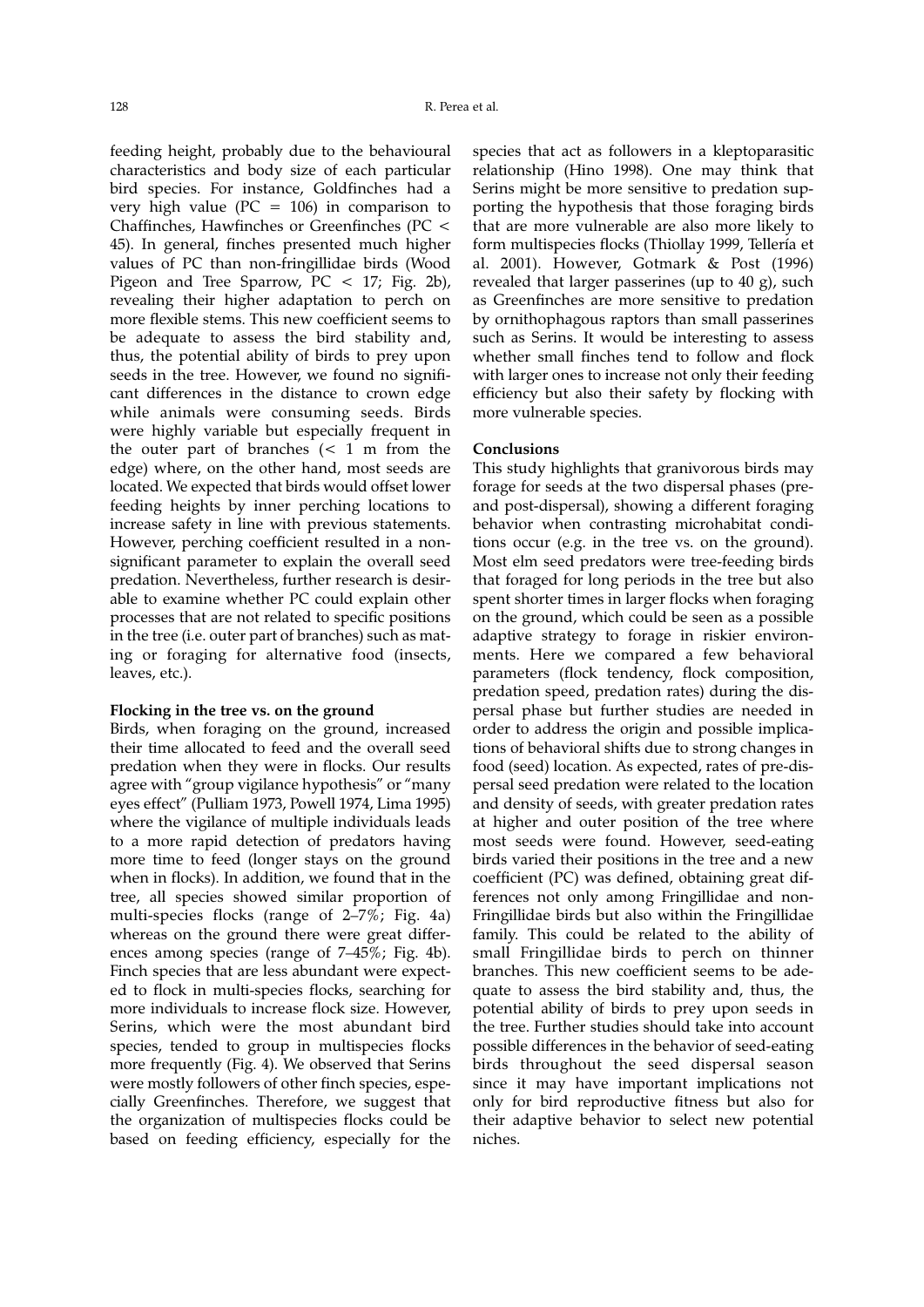## ACKNOWLEDGEMENTS

We would like to thank P. Sanjuanbenito, the managers of the Cuenca Alta del Río Manzanares park and the forest rangers for their support. Financial support was provided by the Comunidad de Madrid (project S2009AMB-1668). The experiments comply with the current laws of Spain, the country in which they were performed.

# REFERENCES

- Abreu H. D., do Nascimento A. M., Maria M. A. 1999. Lignin structure and wood properties. Wood Fiber Sci. 31: 426– 433.
- Anderson D. R. 2008. Model based inference in the life sciences: A primer on evidence. Springer Verlag, New York, USA.
- Baker D. J. 2010. The foraging behaviour of granivorous birds: A mechanistic perspective. PhD dissertation. Bournemouth University.
- Baker D. J., Stillman R. A., Bullock J. M. 2009. The effect of habitat complexity on the functional response of a seed-eating farmland bird. Ibis 151: 547–558.
- Baker D. J., Stillman R. A., Smith B. M., Bullock J. M., Norris K. J. 2010. Vigilance and the functional response of granivorous foragers. Funct. Ecol. 24: 1281–1290.
- Benkman C. W. 1991. Predation, seed size partitioning, and the evolution of body size in seed-eating finches. Evol. Ecol. 5: 118–127.
- Benkman C. W. 1997. Feeding behavior, flock-size dynamics, and variation in sexual selection in crossbills. Auk 114: 163–178.
- Bibby C. J., Burgess N. D., Hill D. A. 1992. Bird census techniques. Academic Press. London, UK.
- Burnham K. P., Anderson D. R., Laake J. L. 1980. Estimation of density from line transect sampling of biological populations. Wildl. Monogr. 72: 1–202.
- Coolen I., Giraldeau L. C., Lavoie M. 2001. Head position as an indicator of producer and scrounger tactics in a groundfeeding bird. Anim. Behav. 61: 895–903.
- Cramp S., Perrins C. M. (eds.) 1994. The birds of the Western Paleartic, Vol. VIII: Oxford University Press, Oxford, UK.
- Crawley M. J. 2007. The R book. Wiley, NJ, USA.
- Cresswell W. 1994. Song as a pursuit-deterrent signal, and its occurrence relative to other anti-predation behaviours of skylark (*Alauda arvensis*) on attack by merlin (*Falco columbarius*). Behav. Ecol. Sociobiol. 34: 217–223.
- Datta T., Pal B. C. 1993. The effect of human interference on the nesting of the openbill stork *Anastomus oscitans* at the Raiganj Wildlife Sanctuary, India. Biol. Conserv. 64: 149–154.
- Díaz M., Tellería J. L. 1994. Predicting the effects of agricultural changes in Central Spain on seed-eating overwintering birds. Agric. Ecosyst. Environ. 49: 289–298.
- García D., Zamora R., Amico G. C. 2011. The spatial scale of plant-animal interactions: effects of resource availability and habitat structure. Ecol. Monogr. 81: 103–121.
- Garcia-del-Rey E., Gil L., Nanos N., López-de-Heredia U., Muńoz P. G., Fernández-Palacios J. M. 2009. Habitat characteristics and seed crops used by Blue Chaffinches *Fringilla teydea* in winter: implications for conservation management. Bird Study 56: 168–176.
- Getty T., Pulliam H. R. 1993. Search and prey detection by foraging sparrows. Ecology 74: 734–742.
- Gotmark F., Post P. 1996. Prey selection by sparrowhawks, *Accipiter nisus*: Relative predation risk for breeding passerine birds in relation to their size, ecology and behaviour. Phil. Trans. R. Soc. B 1347: 1559–1577.
- Greene D. F., Johnson E. A. 1994. Estimating the mean annual seed production of trees. Ecology 75: 642–647.
- Hino T. 1998. Mutualistic and commensal organization of avian mixed-species foraging flocks in a forest of western Madagascar. J. Avian Biol. 29: 17–24.
- Hulme P. E. 1993. Post-dispersal seed predation by small mammals. Symp. Zool. Soc. Lond. 65: 269–287.
- Hulme P. E., Benkman C. W. 2002. Granivory. In: Herrera C. M., Pellmyr O. (eds.). Plant-Animal Interactions: An Evolutionary Approach. Blackwell Science, Oxford, UK, pp. 132–156.
- Hulme P. E., Borelli T. 1999. Variability in post-dispersal seed predation in deciduous woodland: importance of location, seed species, burial and density. Plant. Ecol. 145: 149–156.
- Janzen D. H. 1971. Seed predation by animals. Annu. Rev. Ecol. Syst. 2: 465–492.
- Kear J. 1962. Food selection in finches with special reference to interspecific differences. Proc. Zool. Soc. Lond. 138: 163–204.
- Knight R. L., Fitzner R. E. 1985. Human disturbance and nest site placement in black-billed magpies *Pica pica*. J. Field Ornithol. 56: 153–157.
- Krams I. 2001. Perch selection by singing chaffinches: a better view of surroundings and the risk of predation. Behav. Ecol. 12: 295–300.
- Krebs J. R., Davies N. B. 1993. An introduction to Behavioural Ecology. 3rd edn. Blackwell Scientific Publications, Oxford, UK.
- Leaver L. A., Daly M. 2003. Effect of predation risk on selectivity in heteromyid rodents. Behav Proc 64: 71–75.
- Lima S. L. 1994. On the personal benefits of anti-predatory vigilance. Anim. Behav. 48: 734–736.
- Lima S. L. 1995. Back to the basics of anti-predatory vigilance: the group size effect. Anim. Behav. 49: 11–20.
- Lima S. L., Dill L. M. 1990. Behavioural decisions made under the risk of predation: a review and prospectus. Can. J. Zool. 68: 619–640.
- Lind J., Cresswell W. 2005. Determining the fitness consequences of antipredation behaviour. Behav. Ecol. 16: 945–956.
- Lindström A. 1989. Finch flock size and risk of hawk predation at a migratory stopover site. Auk 106: 225–232.
- Lindström A. 1990. The role of predation risk in stopover in habitat selection in migrating bramblings, *Fringilla montifringilla*. Behav. Ecol. 1: 102–106.
- Marler P. 1956. The voice of the chaffinch and its function as a language. Ibis 98: 231–261.
- McNamara J. M., Houston A. I. 1992. Evolutionarily stable levels of vigilance as a function of group size. Anim. Behav. 43: 641–658.
- Myczko L., Benkman C. W. 2011. Great spotted woodpeckers *Dendrocopos major* exert multiple forms of phenotypic selection on Scots pine *Pinus sylvestris*. J. Avian Biol. 42: 429–433.
- Navarro C., Castroviejo S. 1993. *Ulmus* L., In: Castroviejo S. et al., (Eds.), Flora Iberica 3. CSIC, Madrid, pp. 244–248.
- Newton I. 1967. The adaptive radiation and feeding ecology of some British finches. Ibis 109: 33–96.
- Niklas K. J. 1985. Wind pollination A study in controlled chaos. Am. Sci. 73: 462–470.
- Nystrand O., Granström A. 1997. Post-dispersal predation on *Pinus sylvestris* seeds by *Fringilla* spp.: ground substrate affects selection for seed color. Oecologia 110: 353–359.
- Perea R., González R., San Miguel A., Gil L. 2011. Moonlight and shelter cause differential seed selection and removal by rodents. Anim. Behav. 82: 717–723.